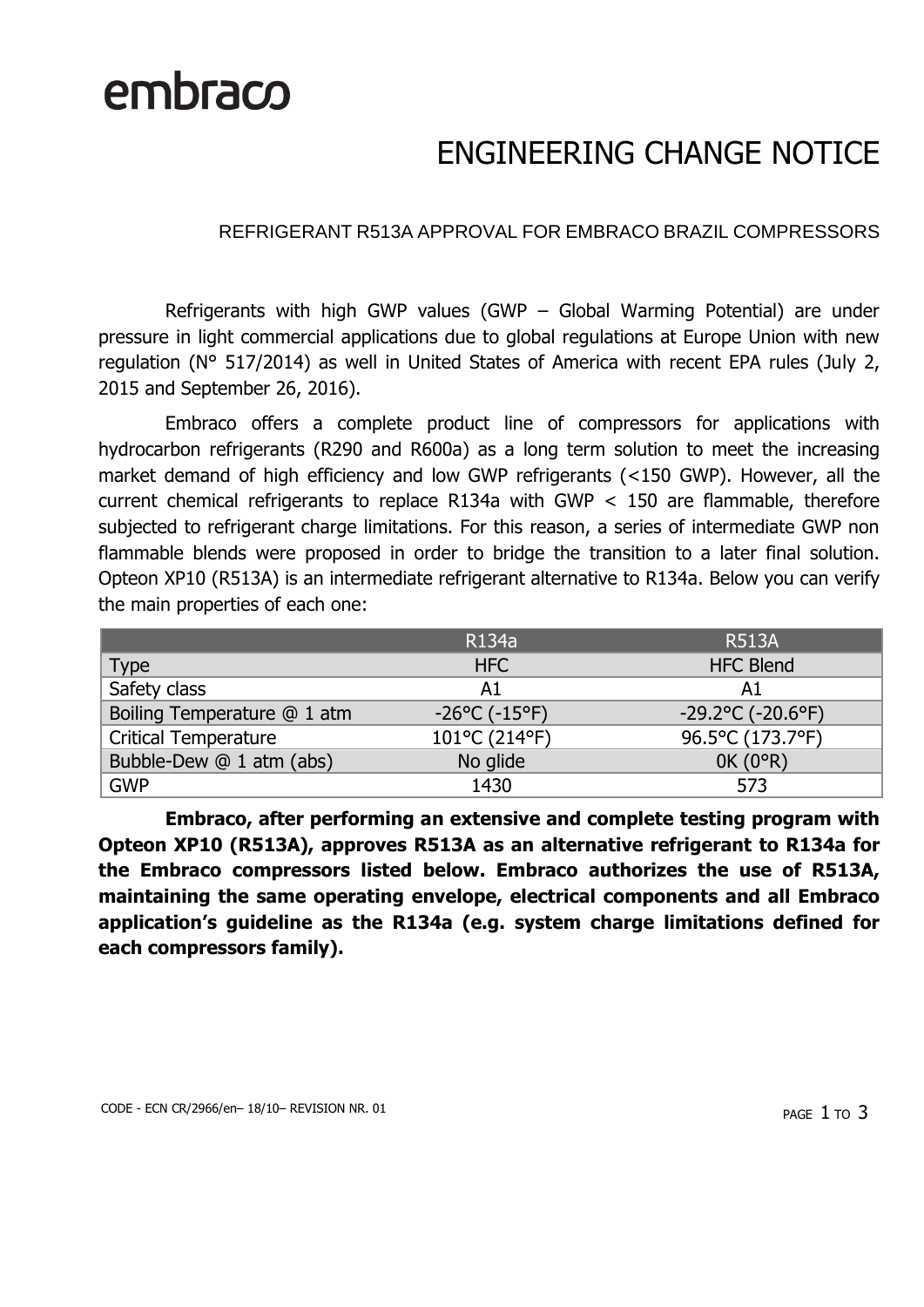## embraco

## ENGINEERING CHANGE NOTICE

#### REFRIGERANT R513A APPROVAL FOR EMBRACO BRAZIL COMPRESSORS

| EG models approved to be |                  |  |  |  |
|--------------------------|------------------|--|--|--|
| $used$ with $R513A$      |                  |  |  |  |
| EGYS60HLP                | EGZS80HLP        |  |  |  |
| EGZS60HLP                | <b>EGAS90HLR</b> |  |  |  |
| <b>EGAS70HLR</b>         | EGUS90HLP        |  |  |  |
| EGUS70HLP                | EGYS90HLP        |  |  |  |
| EGX70HLC                 | EGZS90HLC        |  |  |  |
| EGYS70HLP                | EGZS90HLP        |  |  |  |
| EGZS70HLC                | EGAS100HLP       |  |  |  |
| EGZS70HLP                | EGAS100HLR       |  |  |  |
| <b>EGAS80HLR</b>         | EGUS100HLP       |  |  |  |
| EGUS80HLP                | EGYS100HLP       |  |  |  |
| EGX80HLC                 | EGZS100HLC       |  |  |  |
| EGYS80HLP                | EGU130HLR        |  |  |  |
| EGZS80HLC                | EG130HLR         |  |  |  |

| <b>VEG/VEM</b> models approved |                |  |  |
|--------------------------------|----------------|--|--|
| to be used with R513A          |                |  |  |
| <b>VEGC6H</b>                  | VFMY3H         |  |  |
| <b>VEGC8H</b>                  | <b>VEMY4H</b>  |  |  |
| VEGT11HB                       | <b>VEMY5H</b>  |  |  |
| <b>VEGT8HB</b>                 | VEMY6H         |  |  |
| VEGY6H                         | <b>VEMY6HH</b> |  |  |
| <b>VEGY7H</b>                  |                |  |  |
| <b>VEGY8H</b>                  |                |  |  |
| VEGZ6H                         |                |  |  |
| <b>VEGZ7H</b>                  |                |  |  |

| F models approved to be |            |  |  |
|-------------------------|------------|--|--|
| used with R513A         |            |  |  |
| FF7,5HBK                | FFU80HAK   |  |  |
| FF7,5HAK                | FFU80HAX   |  |  |
| FF8,5HBK                | FFUS80HAK  |  |  |
| FF8,5HAK                | FFU100HAK  |  |  |
| FF10HBK                 | FFUS100HAK |  |  |
| FF10HBX                 | FFUS100HAX |  |  |
| FFI10HAK                | FFC110HBK  |  |  |
| FFI10HBX                | FFC110HBX  |  |  |
| FFI12HBK                | FGS125HAS  |  |  |
| FFI12HBX                | FFU130HAX  |  |  |
| FFU70HAK                | FFU160HAX  |  |  |
| FFUS70HAK               |            |  |  |

| EM models approved to be used with R513A |                 |           |                  |  |
|------------------------------------------|-----------------|-----------|------------------|--|
| EM20HBR                                  | EMIE40HJP       | EMT50HDP  | EMU65HLP         |  |
| EM20HHR                                  | EM45HHR         | EM55HHR   | EMI70HER         |  |
| EM20HSC                                  | EM45HNR         | EM55HNR   | <b>EMIS70HHR</b> |  |
| EMIS20HHR                                | EMI45HER        | EM55HNX   | EMX70HSC         |  |
| EM30HHR                                  | <b>EMT45HDR</b> | EMI55HER  | EMY70HER         |  |
| EM30HNR                                  | EMU45HEP        | EM2Z60HLT | EMY70HSC         |  |
| EMI30HER                                 | <b>EMU45HER</b> | EM60HNP   | EMYE70HEP        |  |
| EMI30HEX                                 | EMU45HSC        | EMI60HEP  | EM2U80HLP        |  |
| EMIE30HER                                | <b>EMY45HER</b> | EMI60HER  | EM2Z80HLT        |  |
| EMIS30HHR                                | EMY45HSC        | EMYS60HEP | EMT37HDP         |  |
| EMU30HSC                                 | EM2U50HLP       | EM65HHC   | <b>EMT6144Z</b>  |  |
| EM40HNP                                  | EM2Y50HLT       | EM65HHR   | <b>EMT6160Z</b>  |  |
| EMI40HNR                                 | EM50HNP         | EM65HNR   | <b>EMT6170Z</b>  |  |
| EMIE40HER                                | EMI50HER        | EMIE65HER |                  |  |